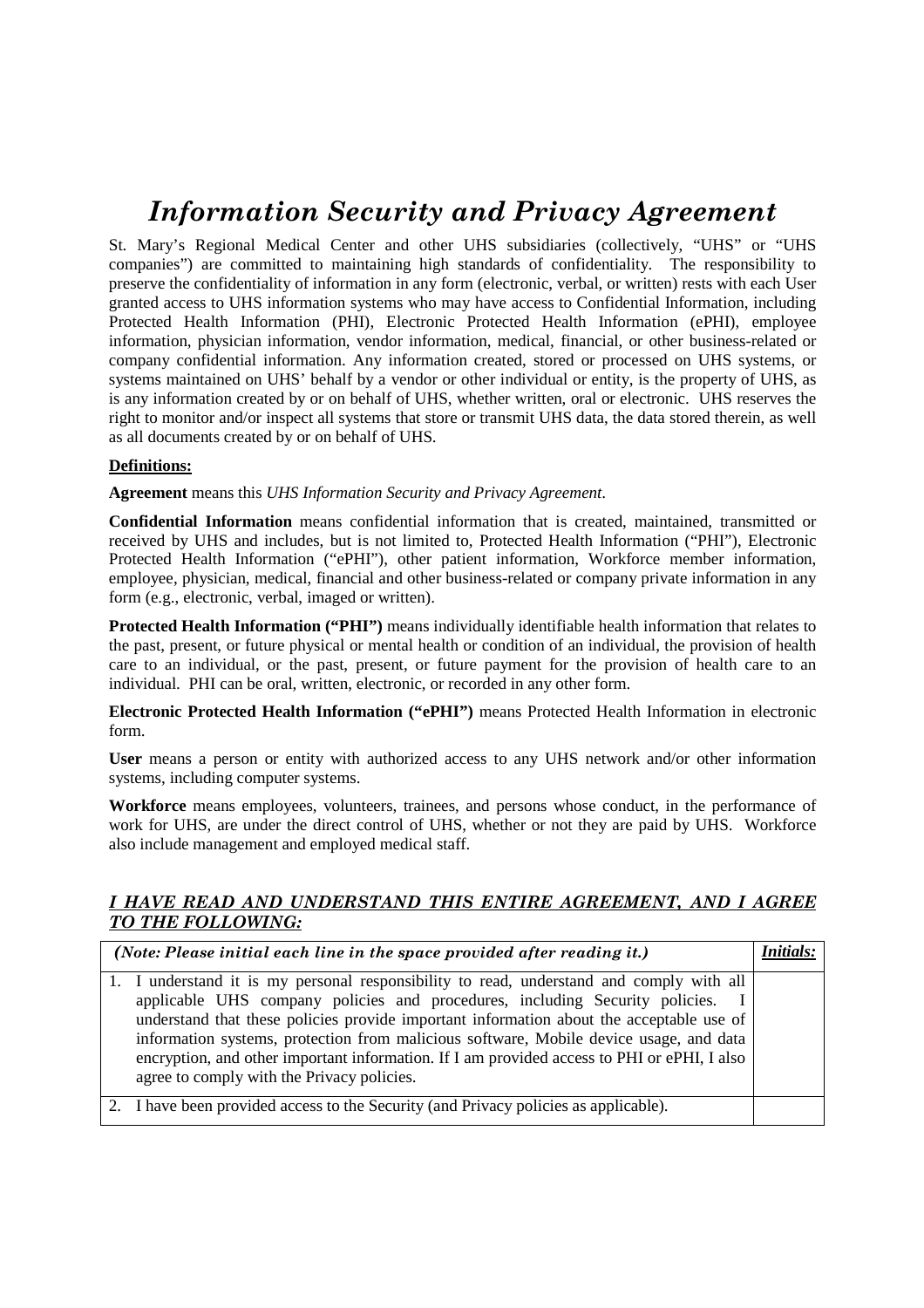| 3. | I agree not to disclose any PHI, ePHI or any other Confidential Information obtained by<br>accessing the UHS network and/or other information systems, including computer systems,<br>or otherwise to any unauthorized party. I agree not to access or use any PHI, ePHI or any<br>other Confidential Information unless I am authorized to do so. I agree that all patient-<br>related information shall be held to the highest level of confidentiality.                                                                                                                                                                                                                                                                                                                                                                                                                      |  |
|----|---------------------------------------------------------------------------------------------------------------------------------------------------------------------------------------------------------------------------------------------------------------------------------------------------------------------------------------------------------------------------------------------------------------------------------------------------------------------------------------------------------------------------------------------------------------------------------------------------------------------------------------------------------------------------------------------------------------------------------------------------------------------------------------------------------------------------------------------------------------------------------|--|
|    | 4. I agree to access the UHS network and/or other information systems, including computer<br>systems, only for purposes related to the scope of the access granted to me.                                                                                                                                                                                                                                                                                                                                                                                                                                                                                                                                                                                                                                                                                                       |  |
|    | 5. I understand that UHS regularly audits access to information systems and the data<br>contained in these systems. I agree to cooperate with UHS regarding these audits or other<br>inspections of data and equipment, including UHS inquiries that arise as a result of such<br>audits.                                                                                                                                                                                                                                                                                                                                                                                                                                                                                                                                                                                       |  |
|    | 6. I agree that I will not share or disclose User IDs, passwords or other methods that allow<br>access to UHS network and/or other information systems, including computer systems, to<br>anyone, at any time, nor will I share my account(s). I also agree to store all UHS company-<br>related data onto the system servers rather than on hard drives of individual workstations,<br>personal computers or other devices.                                                                                                                                                                                                                                                                                                                                                                                                                                                    |  |
|    | 7. I agree to contact my supervisor (or for non-employees, the applicable UHS Department<br>Director or Business Contact) and IS Security Officer immediately if I have knowledge<br>that any password is inappropriately revealed or any inappropriate data access or access to<br>Confidential Information has occurred.                                                                                                                                                                                                                                                                                                                                                                                                                                                                                                                                                      |  |
|    | 8. I understand that Confidential Information includes, but is not limited to PHI, ePHI, other<br>patient information, employee, physician, medical, financial and all other business-related<br>or company private information (electronic, verbal or written).                                                                                                                                                                                                                                                                                                                                                                                                                                                                                                                                                                                                                |  |
|    | 9. I agree that I will not install or use software that is not licensed by UHS (or that is<br>otherwise unlawful to use) on any UHS information systems, equipment, devices or<br>networks. I understand that unauthorized software may pose security risks and will be<br>removed by UHS.                                                                                                                                                                                                                                                                                                                                                                                                                                                                                                                                                                                      |  |
|    | 10. I agree to report any and all activity that is contrary to this Agreement or the UHS Security<br>or Privacy policies to my supervisor, Department Director, IS Security Officer or Privacy<br>Officer.                                                                                                                                                                                                                                                                                                                                                                                                                                                                                                                                                                                                                                                                      |  |
|    | 11. I understand that for employees this form will be part of the employee file at UHS and that<br>failure to comply with this Agreement and the UHS Security and Privacy policies may<br>result in formal disciplinary action, up to and including termination. I understand that for<br>non-employees, failure to comply with this Agreement and the UHS Security and Privacy<br>policies may result in revocation of access and the termination of any agreements or<br>relationships with UHS.                                                                                                                                                                                                                                                                                                                                                                              |  |
|    | 12. I understand that all information and/or data transmitted by or through or stored on any<br>UHS device, or system maintained on any UHS company's behalf by a vendor or other<br>individual or entity, will be accessible by UHS and considered the property of UHS,<br>subject to applicable law. I understand this includes, without limitation, any personal, non-<br>work related information. I do not have any expectation of privacy with regard to<br>information on any UHS network and/or other information systems, including computer<br>systems, and understand that UHS has no obligation to maintain the privacy and security of<br>the information. I understand that UHS reserves the right to monitor and/or inspect all<br>systems that store or transmit UHS data, the data stored therein, as well as all documents<br>created by or on behalf of UHS. |  |